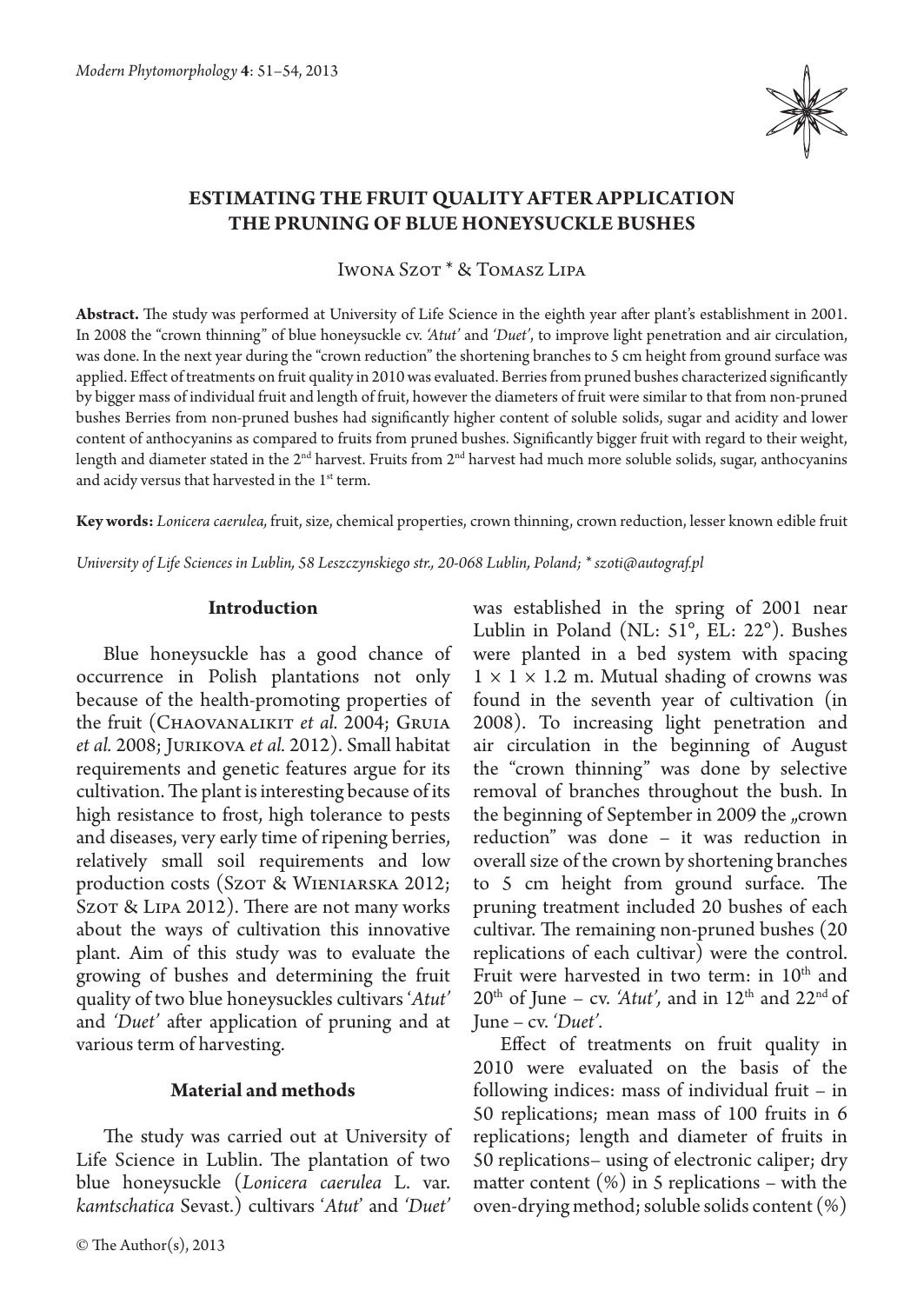| Characteristics                    | The way of training |                    |
|------------------------------------|---------------------|--------------------|
|                                    | Non-pruned bushes   | Pruned bushes      |
| The mass of individual fruit $(g)$ | $1.50a*$            | 1.64 <sub>b</sub>  |
| The mass of 100 fruits $(g)$       | 133.71 a            | 137.33 a           |
| The length of fruit (mm)           | 18.70 a             | 20.99 <sub>b</sub> |
| The diameter of fruit (mm)         | 12.52a              | 12.63a             |
| Dry matter $(\%)$                  | 13.21a              | 13.27a             |
| Soluble solids (%)                 | 11.52 <sub>b</sub>  | 11.01a             |
| Sugar $(\%)$                       | 8.57 b              | 7.80 a             |
| Acidity $(\% )$                    | 8.08 <sub>b</sub>   | 6.93a              |
| Anthocyanins (%)                   | 0.60a               | 0.71 <sub>b</sub>  |

**Table 1.** The influence of bushes training on some physical and chemical properties of fruits and branches of *Lonicera caerulea* var. *kamtschatica*.

\*Means within the row followed by the same letter are not significantly differ by Tukey's Multiple Range Test at P≤0.05.

in 10 replications – with an Abbé refractometer; total sugar content  $(\%)$  in 5 replications was determined according to the Loof-Schoorl method (KREŁKOWSKA-KUŁAS 1993); acidity (%) in 5 replications – potentiometrically by titration with 0.1 N NaOH solution and was converted to malic acid (Yermakov*et al.* 1987); anthocyanins content  $(\%)$  in 5 replications – colorimetric method, converted to cyaniding chloride.

## **Results and discussion**

The pruning improves the leaves to fruit ratio (Maust *et al.* 1999) by increasing the access of light into the interior part of bushes and thus improving the fruit coloring and their uniform ripening (PRITTS 2004). Fruit size was significantly dependent on the treatment of bushes. Berries from pruned bushes characterized significantly bigger mass of individual fruit and length of fruit; however the diameters of fruit were similar to that from non-pruned bushes (Tab. 1). Berries from nonpruned bushes had significantly higher content of soluble solids, sugar and acidity and lower content of anthocyanins as compared to fruits from pruned bushes.

Size is an important characteristic which determines the quality. Małodobry*et al*. (2008) reported that in the berries of blue honeysuckle, fruits of more than 1 g were valuable. Studied cultivars were significantly different in fruit size and their chemical properties (Tab. 2). Berries of cv. '*Duet*' characterized significantly bigger mass of individual and 100 of fruits, as well as the diameter of fruit, however had significantly shorter fruits as compared to cv. '*Atut*'. The characteristic feature of both cultivars was smooth peel with a natural waxy surface. This feature also pointed out GASTOL *et al.* (2004). Fruits of '*Atut*' stand out from the content of dry matter, soluble solids, sugar, anthocyanins and acidity in relation to berries of '*Duet*'.

Skupień *et al.* (2009) studied the blue honeysuckle cultivar '*Czarna*' and non-specified seedling  $\mu$ <sup>"</sup> and founded that fruit quality and their chemical composition depended on the time of ripening. Studies have shown that the fruit collected later were larger, characterized by a different chemical composition than a fruit harvested at the beginning of fruiting. In fruits from the later harvest the soluble solids content increased, while the total acidity decreased approximately 20%. There was also a significant increase in content of anthocyanins and total polyphenols in fruits from later harvest. They stated, that better fruit quality from later ripening may hale resulted from higher temperatures later in the season. Thus, the fruit collected earlier grew in less favorable weather conditions. The term of harvest had significant influence on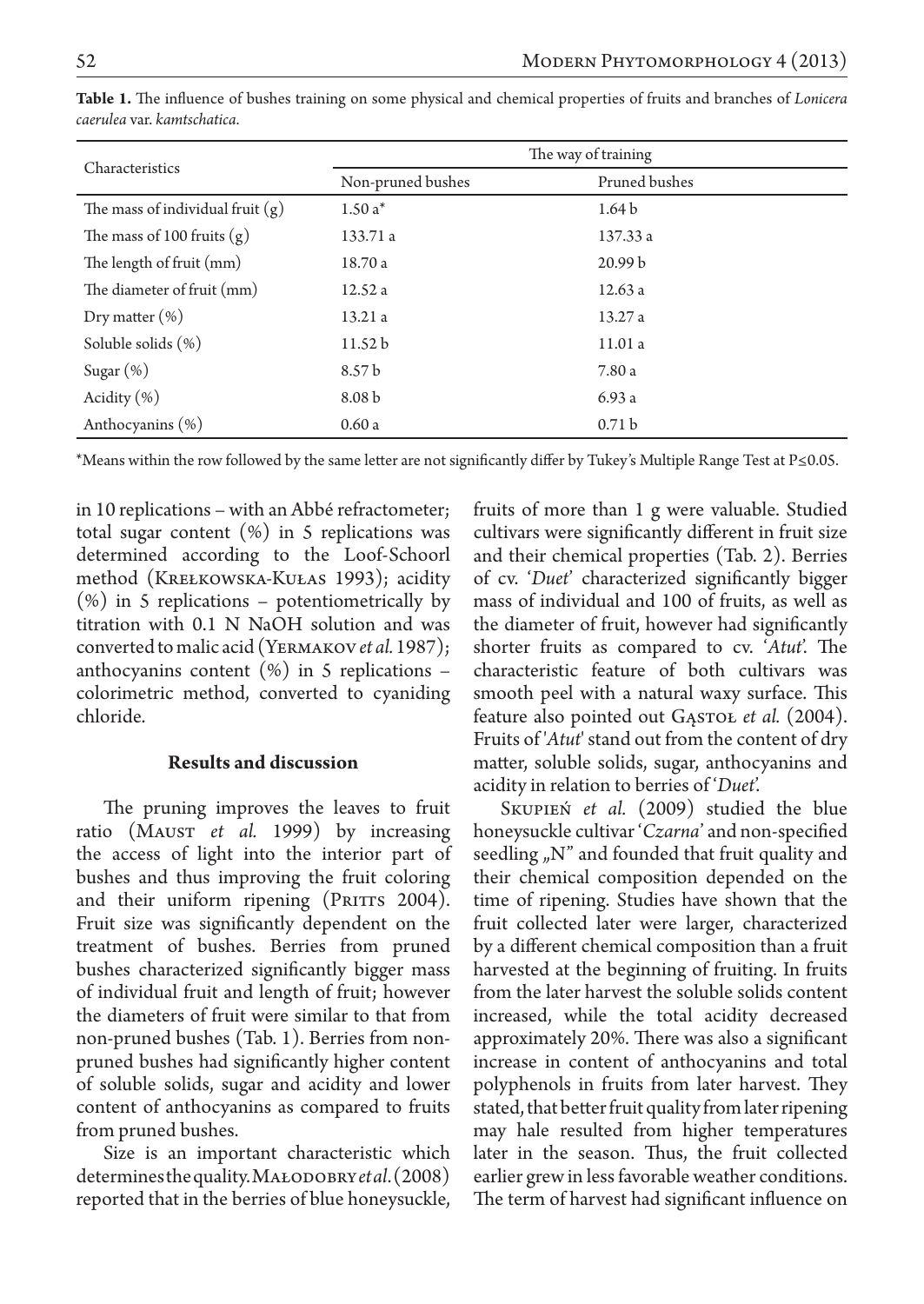| Characteristics                    | Cultivar           |                    |
|------------------------------------|--------------------|--------------------|
|                                    | 'Atut'             | 'Duet'             |
| The mass of individual fruit $(g)$ | $1.37a*$           | 1.77 <sub>b</sub>  |
| The mass of 100 fruits $(g)$       | 117.91 a           | 153.12 b           |
| The length of fruit (mm)           | 20.63 <sub>b</sub> | 19.06 a            |
| The diameter of fruit (mm)         | 11.79 a            | 13.36 <sub>b</sub> |
| Dry matter $(\%)$                  | 14.39 <sub>b</sub> | 12.09 a            |
| Soluble solids (%)                 | 11.43 <sub>b</sub> | 11.10a             |
| Sugar $(\%)$                       | 8.33 <sub>b</sub>  | 8.03 a             |
| Acidity $(\% )$                    | 8.32 <sub>b</sub>  | 6.70a              |
| Anthocyanins (%)                   | 0.68 <sub>b</sub>  | 0.63a              |

**Table 2.** The influence of cultivar on some physical and chemical properties of fruits and branches of *Lonicera caerulea*  var. *kamtschatica*.

\*Means within the row followed by the same letter are not significantly differ by Tukey's Multiple Range Test at P≤0.05.

**Table 3.** The influence of cultivar on term of harvest on physical and chemical properties of *Lonicera caerulea* var. *kamtschatica* fruits.

| Characteristics                    | Term of harvest |                    |
|------------------------------------|-----------------|--------------------|
|                                    | $1st$ harvest   | $2nd$ harvest      |
| The mass of individual fruit $(g)$ | $1.40a*$        | 1.74 <sub>b</sub>  |
| The mass of 100 fruits $(g)$       | 129.25 a        | 141.78 b           |
| The length of fruit (mm)           | 18.50 a         | 21.19 <sub>b</sub> |
| The diameter of fruit (mm)         | 11.79 a         | 13.34 b            |
| Dry matter $(\%)$                  | 13.75 a         | 12.73a             |
| Soluble solids (%)                 | 10.49a          | 12.04 <sub>b</sub> |
| Sugar $(\%)$                       | 6.99a           | 9.38 <sub>b</sub>  |
| Acidity $(\% )$                    | 6.76a           | 8.26 <sub>b</sub>  |
| Anthocyanins (%)                   | 0.55a           | 0.76 <sub>b</sub>  |

\*Means within the row followed by the same letter are not significantly differ by Tukey's Multiple Range Test at P≤0.05.

studies features (Tab. 3). Significantly bigger fruits with regard to their weight, length and diameter were stated in the 2<sup>nd</sup> harvest. Fruits from 2<sup>nd</sup> harvest had much more soluble solids, sugar, anthocyanins and acidy versus that harvested in the 1<sup>st</sup> term.

#### **References**

**Chaovanalikit A., Thompson M.M., Wrolstad R.E. 2004.** Characterization and quantification of anthocyanins and polyphenolics in blue honeysuckle (*Lonicera caerulea* L.). *J. Agric. Food Chem.* **52**: 848–852.

- **Gąstoł M., Król K., Zawieracz W. 2004.**  Rozmnażanie odmian jadalnych suchodrzewu. *Szkółkarstwo* **2**: 62–64.
- **Gruia M.I., Opera E., Gruia I., Negoita V., Farcasanu I.C. 2008.** The antioxidant response induced by *Lonicera caerulea* berry extracts in animals bearing experimental solid tumors. *Molecules* **13**: 1195–1206.
- **Jurikova T., Rop O., Mlcek J., Balla S., Szekeres L., Hegedusova A., Hubalek J., Adam V., Kizek R. 2012.** Phenolic profile of edible honeysuckle berries (genus *Lonicera*) and their biological effects. *Molecules*  **17**: 61–79.
- **Krełkowska-Kułas M. 1993.** Badanie jakości produktów spożywczych: 53–55. PWE, Warszawa.